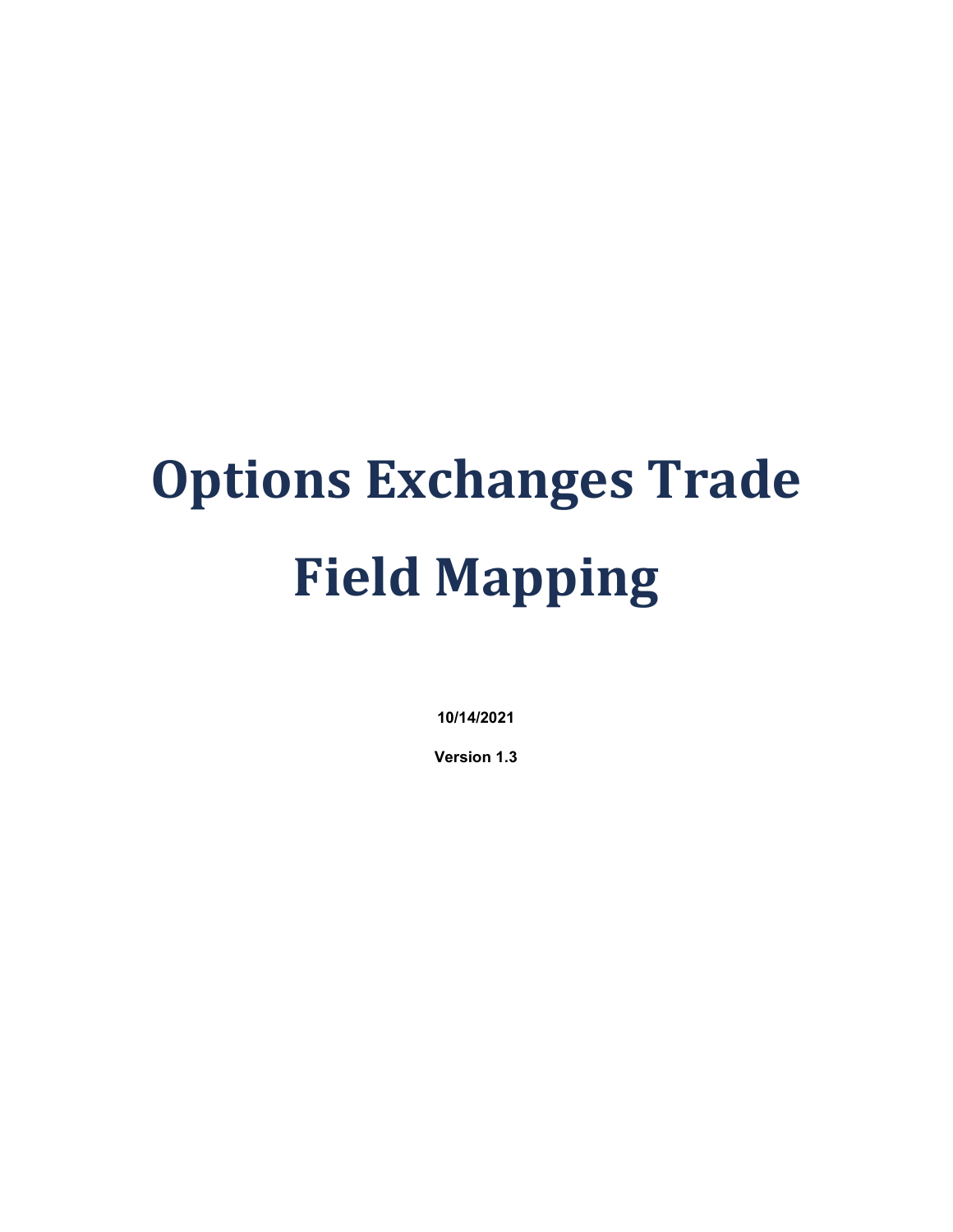# Table of Contents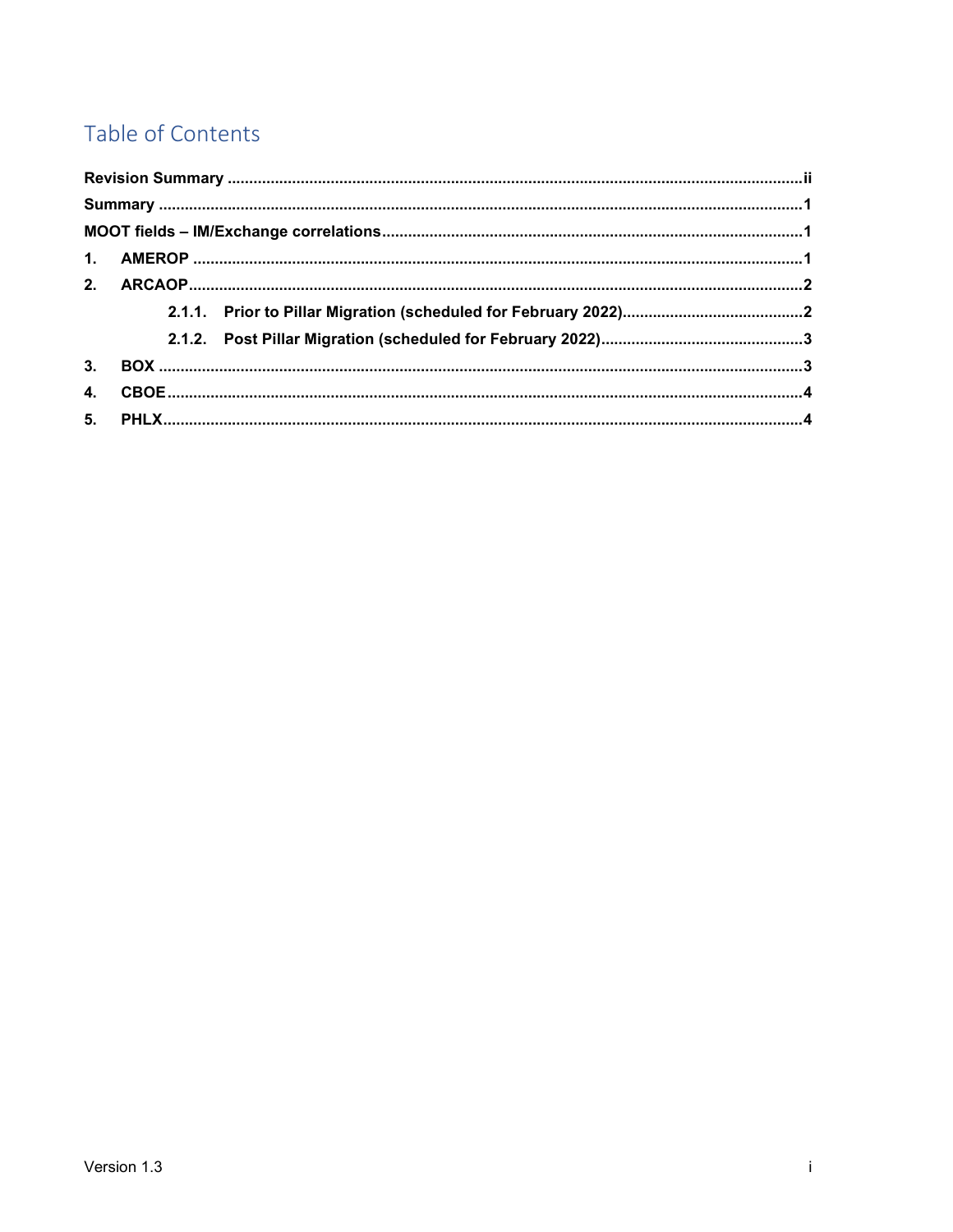## <span id="page-2-0"></span>**Revision Summary**

| <b>Version</b> | <b>Publish Date</b> | <b>Description</b>                                                                                                                                                                                  |  |
|----------------|---------------------|-----------------------------------------------------------------------------------------------------------------------------------------------------------------------------------------------------|--|
| 1.0            | 6/21/2021           | Initial Publication                                                                                                                                                                                 |  |
| 1.1            | 9/20/2021           | Updated to reflect mapping for ARCAOP Options Exchange on Pillar                                                                                                                                    |  |
| 1.2            | 9/30/2021           | Updates to AMEROP mapping<br>event Timestamp field added to main mapping table<br>$\bullet$<br>additional mapping table added for Manual events<br>$\bullet$                                        |  |
| 1.3            | 10/14/21            | Updates to ARCAOP section to include mapping tables for existing UTP platform,<br>which will still be operational at the launch of Phase 2d on December 13, 2012.<br>No changes to Pillar mappings. |  |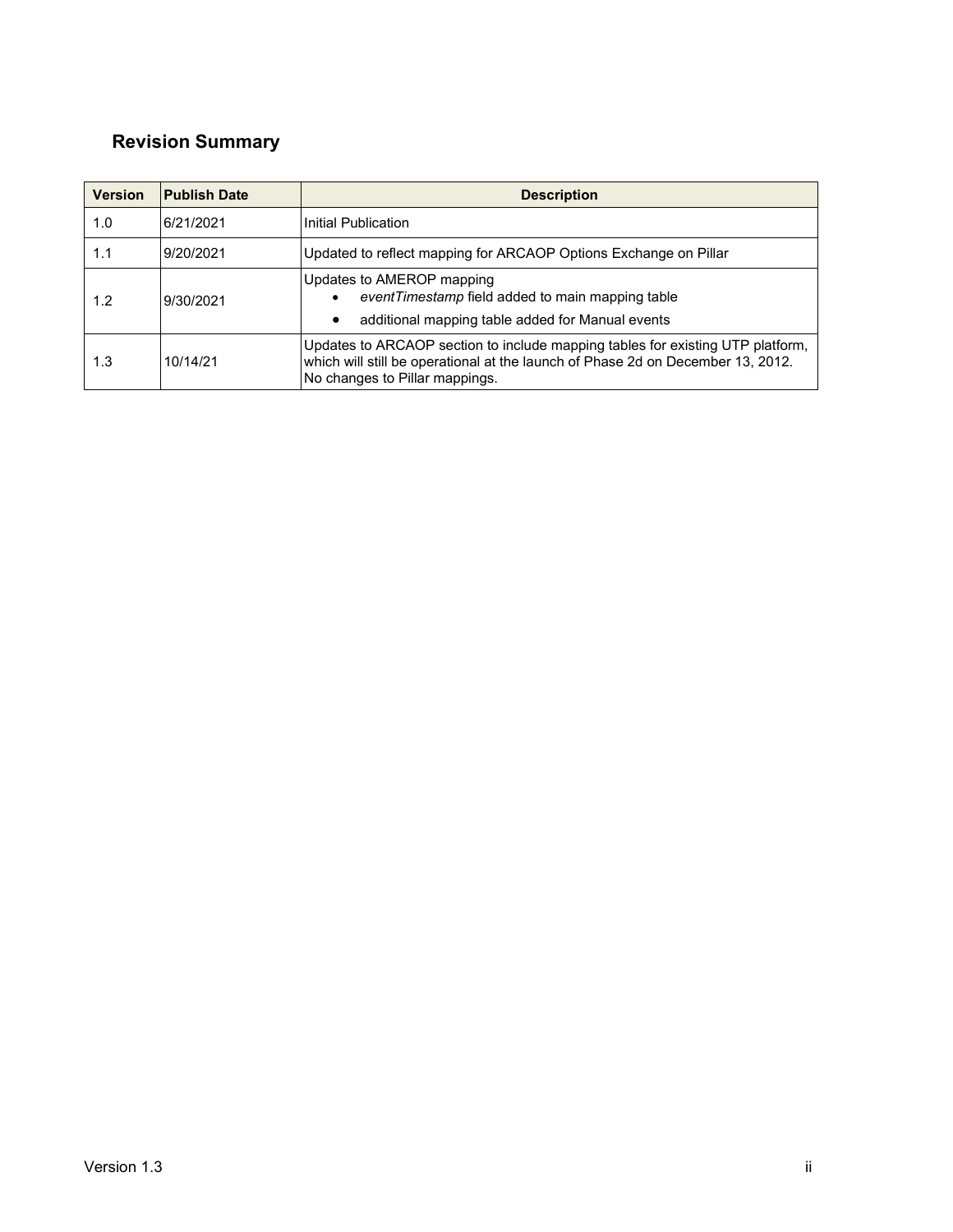#### <span id="page-3-0"></span>**Summary**

This document is a supplement to the *[CAT Reporting Technical Specifications for Industry Members](https://catnmsplan.com/specifications/im)* ("IM Tech Spec") and provides guidance outlining how Industry Members should populate each field required for Exchange Trade Linkage. As described in Section 2.6.3 of the IM Tech Spec, the *Consolidated Audit Trail (CAT)* system must be able to link all CAT Manual Option Order Trade events to the related options exchange trades. This document provides clarification on the values to be provided based on the exchange on which the trade is executed, describing specific guidance related to each field required for Exchange Trade Linkage. Workflows for each exchange can be found in the *[Industry Member Reporting Scenarios document.](https://www.catnmsplan.com/specifications/imreportingscenarios)*

#### <span id="page-3-1"></span>**MOOT fields – IM/Exchange correlations**

The sections below contain a field-by-field mapping for each exchange outlining how CAT Order Option Trade event fields should be populated based on each related exchange protocol.

| <b>Description</b>                      | IM (MOOT) field | Participant (OT) field               |
|-----------------------------------------|-----------------|--------------------------------------|
| Trade is executed                       | Event Date      | <b>Event Date</b>                    |
| on an options floor<br>and is routed to | optionID        | optionID                             |
| an exchange to<br>print                 | tapeTradeID     | <b>MOOTLINK</b> in<br>executionCodes |
|                                         | marketCenterID  | Exchange                             |
|                                         | side            | side                                 |

#### <span id="page-3-2"></span>**1. AMEROP**

The table below describes the specific fields CAT uses to match Option Trade (MOOT) events to the related Option Trade events reported by AMEROP options exchange via the match engine. Please note that only Market Makers are required to report a MOOT event on the AMEROP exchange. Floor Brokers route orders (MOOR events), which map to Option Order Accept messages on the exchange side.

| <b>CAT Report Field</b> | <b>AMEROP-related field</b> |                                    |
|-------------------------|-----------------------------|------------------------------------|
|                         | <b>Floor Broker</b>         | <b>Market Maker</b>                |
| tapeTradeID             | N/A                         | OrderID (Tag 37) + ExecID (Tag 17) |
| optionID                | N/A                         | OSI symbol                         |
| eventTimestamp          | N/A                         | TransactTime (FIX Tag 60)          |
| marketCenterID          | N/A                         | <b>AMEROP</b>                      |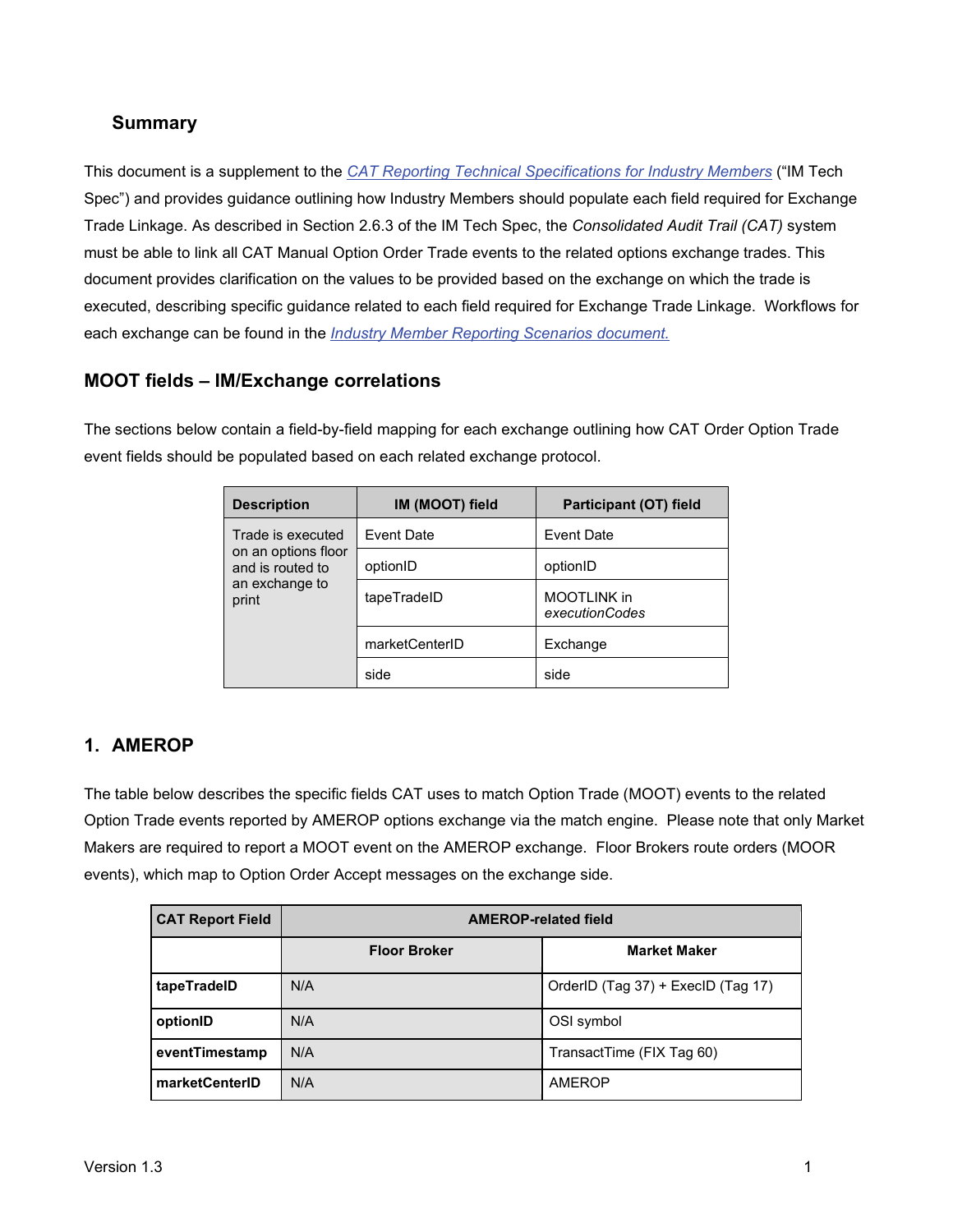The table below describes the specific fields CAT uses to match Option Trade (MOOT) events to the related Option Trade events reported by AMEROP options exchange for the small subset of manual trades entered via GEMS. These include trades in FLEX options, cabinets trades and other trades that cannot be processed by the match engine due to their manual nature. Please note that both Floor Brokers and Market Makers are required to report a MOOT event for these manual trades on the AMEROP exchange.

| <b>CAT Report Field</b> | <b>AMEROP-related field</b>                                  |                                                              |
|-------------------------|--------------------------------------------------------------|--------------------------------------------------------------|
|                         | <b>Floor Broker</b>                                          | <b>Market Maker</b>                                          |
| tapeTradeID             | Buy/Sell Indicator (Field 14) + Global<br>ExecID (Field 37E) | Buy/Sell Indicator (Field 14) + Global<br>ExecID (Field 37E) |
| optionID                | OSI symbol                                                   | OSI symbol                                                   |
| eventTimestamp          | TradeDate (Field 8)                                          | TradeDate (Field 8)                                          |
| marketCenterID          | <b>AMEROP</b>                                                | <b>AMEROP</b>                                                |

#### <span id="page-4-0"></span>**2. ARCAOP**

#### <span id="page-4-1"></span>**2.1.1. Prior to Pillar Migration (scheduled for February 2022)**

The table below describes the specific fields CAT uses to match Option Trade (MOOT) events to the related Option Trade events reported by ARCAOP options exchange via the match engine. Please note that only Market Makers are required to report a MOOT event on the ARCAOP exchange. Floor Brokers route orders (MOOR events), which map to Option Order Accept messages on the exchange side.

| <b>CAT Report Field</b> | <b>ARCAOP-related field</b> |                                    |
|-------------------------|-----------------------------|------------------------------------|
|                         | <b>Floor Broker</b>         | <b>Market Maker</b>                |
| tapeTradeID             | N/A                         | OrderID (Tag 37) + ExecID (Tag 17) |
| optionID                | N/A                         | OSI symbol                         |
| eventTimestamp          | N/A                         | TransactTime (FIX Tag 60)          |
| marketCenterID          | N/A                         | <b>ARCAOP</b>                      |

The table below describes the specific fields CAT uses to match Option Trade (MOOT) events to the related Option Trade events reported by ARCAOP options exchange for the small subset of manual trades entered via GEMS. These include trades in FLEX options, cabinets trades and other trades that cannot be processed by the match engine due to their manual nature. Please note that both Floor Brokers and Market Makers are required to report a MOOT event for these manual trades on the ARCAOP exchange.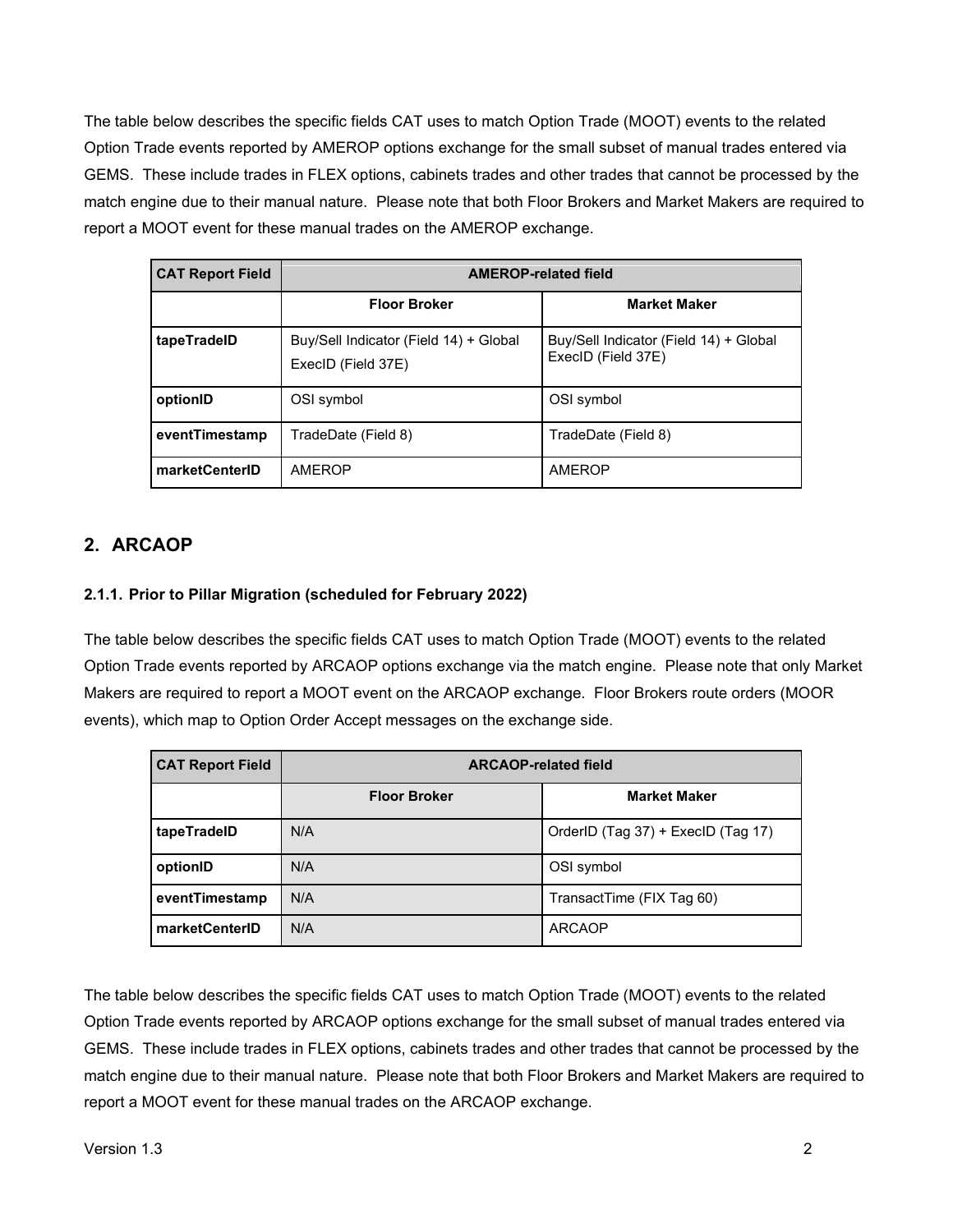| <b>CAT Report Field</b> | <b>ARCAOP-related field</b>                                  |                                                              |
|-------------------------|--------------------------------------------------------------|--------------------------------------------------------------|
|                         | <b>Floor Broker</b>                                          | <b>Market Maker</b>                                          |
| tapeTradeID             | Buy/Sell Indicator (Field 14) + Global<br>ExecID (Field 37E) | Buy/Sell Indicator (Field 14) + Global<br>ExecID (Field 37E) |
| optionID                | OSI symbol                                                   | OSI symbol                                                   |
| eventTimestamp          | TradeDate (Field 8)                                          | TradeDate (Field 8)                                          |
| marketCenterID          | <b>ARCAOP</b>                                                | <b>ARCAOP</b>                                                |

#### <span id="page-5-0"></span>**2.1.2. Post Pillar Migration (scheduled for February 2022)**

The table below describes the specific fields CAT uses to match Option Trade (MOOT) events to the related Option Trade events reported by ARCAOP options exchange (Pillar platform).

On the ARCAOP Exchange, Floor Brokers use Option Order Route (MOOR) or Multileg Order Route (MLOR) events to send the initial side of open outcry orders to the ARCAOP Pillar system for display to the Trading Official. Floor Broker or Market Maker activity that are not directly linked to the initial order are reported to CAT using Option Trade (MOOT) events using the following fields available in the trade drop copy file.

| <b>CAT Report Field</b> | <b>ARCAOP-related field</b>      |                                                                                                                 |
|-------------------------|----------------------------------|-----------------------------------------------------------------------------------------------------------------|
|                         | <b>Floor Broker</b>              | <b>Market Maker</b>                                                                                             |
| tapeTradeID             | OriginalDealID (FIX Tag 30006)   | Concatenation of Side (FIX Tag 54) and Concatenation of Side (FIX Tag 54) and<br>OriginalDealID (FIX Tag 30006) |
| optionID                | OSI symbol                       | OSI symbol                                                                                                      |
| eventTimestamp          | RefExecTimestamp (FIX Tag 30016) | RefExecTimestamp (FIX Tag 30016)                                                                                |
| marketCenterID          | <b>ARCAOP</b>                    | <b>ARCAOP</b>                                                                                                   |

#### <span id="page-5-1"></span>**3. BOX**

The table below describes the specific fields CAT uses to match Option Trade (MOOT) events to the related Option Trade events reported by BOX options exchange.

Please note that only Market Makers are required to report a MOOT event on the BOX exchange. Floor Brokers route orders (MOOR events), which map to Option Order Accept messages on the exchange side. BOX will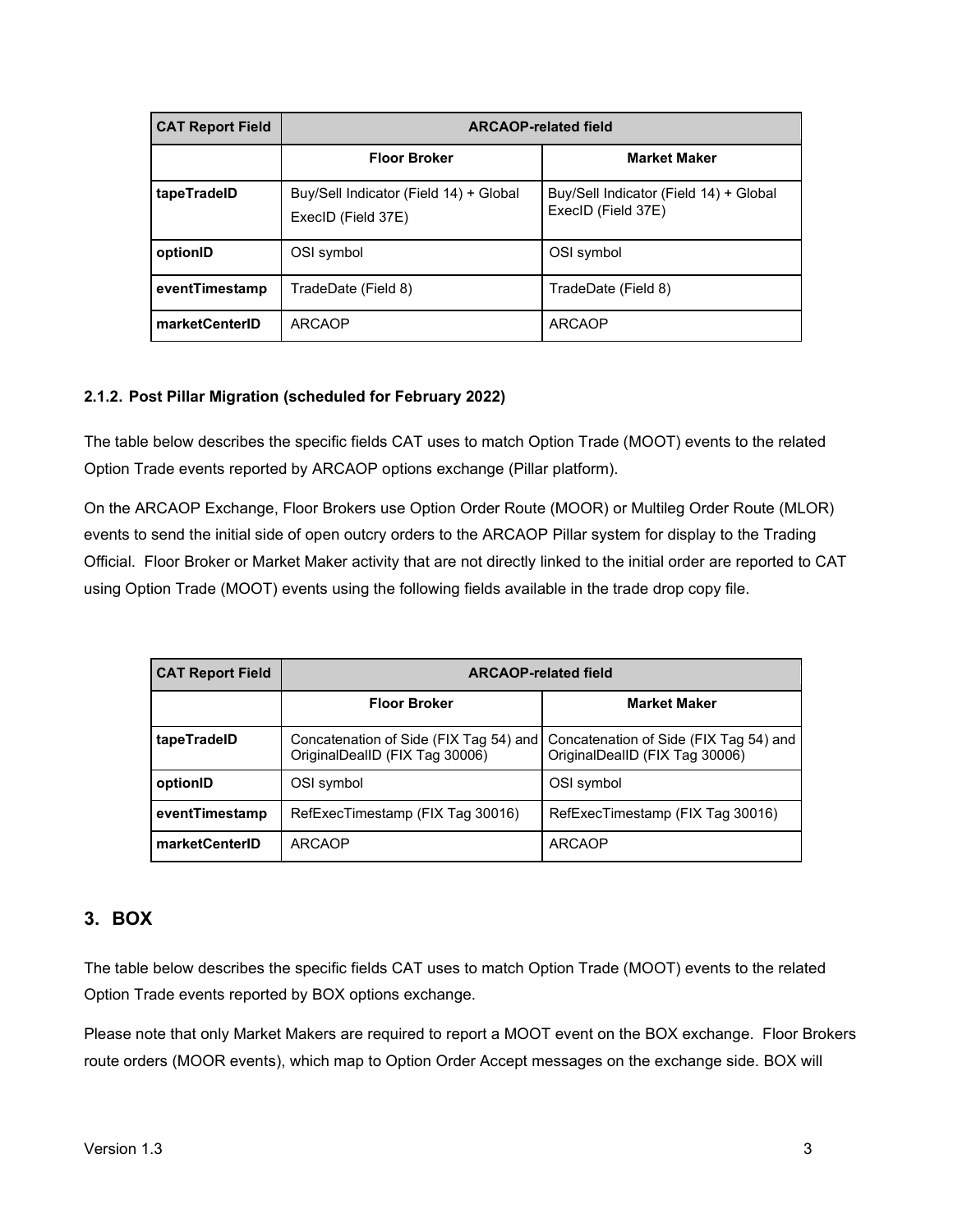create a flat file that will be provided to Floor Market Makers to facilitate their CAT reporting obligation for Open Outcry trades. Procedures will be provided when finalized.

| <b>CAT Report Field</b> | <b>BOX-related field</b> |                                                                                                                                                                              |
|-------------------------|--------------------------|------------------------------------------------------------------------------------------------------------------------------------------------------------------------------|
|                         | <b>Floor Broker</b>      | <b>Market Maker</b>                                                                                                                                                          |
| tapeTradeID             | N/A                      | Field "TradeNumber"<br>Position: $1 -$ Length: $1 =$ Side<br>Position: 2 - Length: 6 = BOX OptionID<br>Position: $8 -$ Length: $8 =$ TradeNumber<br>Example: BAQSA3F00000004 |
| optionID                | N/A                      | OSI symbol                                                                                                                                                                   |
| eventTimestamp          | N/A                      | Position 22 – Length 9<br>Format HHMMSSMMM<br>Example: 100518458                                                                                                             |
| marketCenterID          | N/A                      | <b>BOX</b>                                                                                                                                                                   |

## <span id="page-6-0"></span>**4. CBOE**

The table below describes the specific fields CAT uses to match Option Trade (MOOT) events to the related Option Trade events reported by CBOE options exchange.

| <b>CAT Report Field</b> | <b>CBOE-related field</b> |                                                              |
|-------------------------|---------------------------|--------------------------------------------------------------|
|                         | Floor Broker (PAR)        | <b>Market Maker (MMTN)</b>                                   |
| tapeTradeID             | Exec ID (Tag 17)          | Exec ID (Tag 17)                                             |
| optionID                | OSI symbol                | OSI symbol                                                   |
| eventTimestamp          | Transact Time (Tag 60)    | Trade time (Tag 5179) or if blank,<br>Transact Time (Tag 60) |
| marketCenterID          | CBOE                      | CBOE                                                         |

## <span id="page-6-1"></span>**5. PHLX**

The table below describes the specific fields CAT uses to match Option Trade (MOOT) events to the related Option Trade events reported by PHLX options exchange.